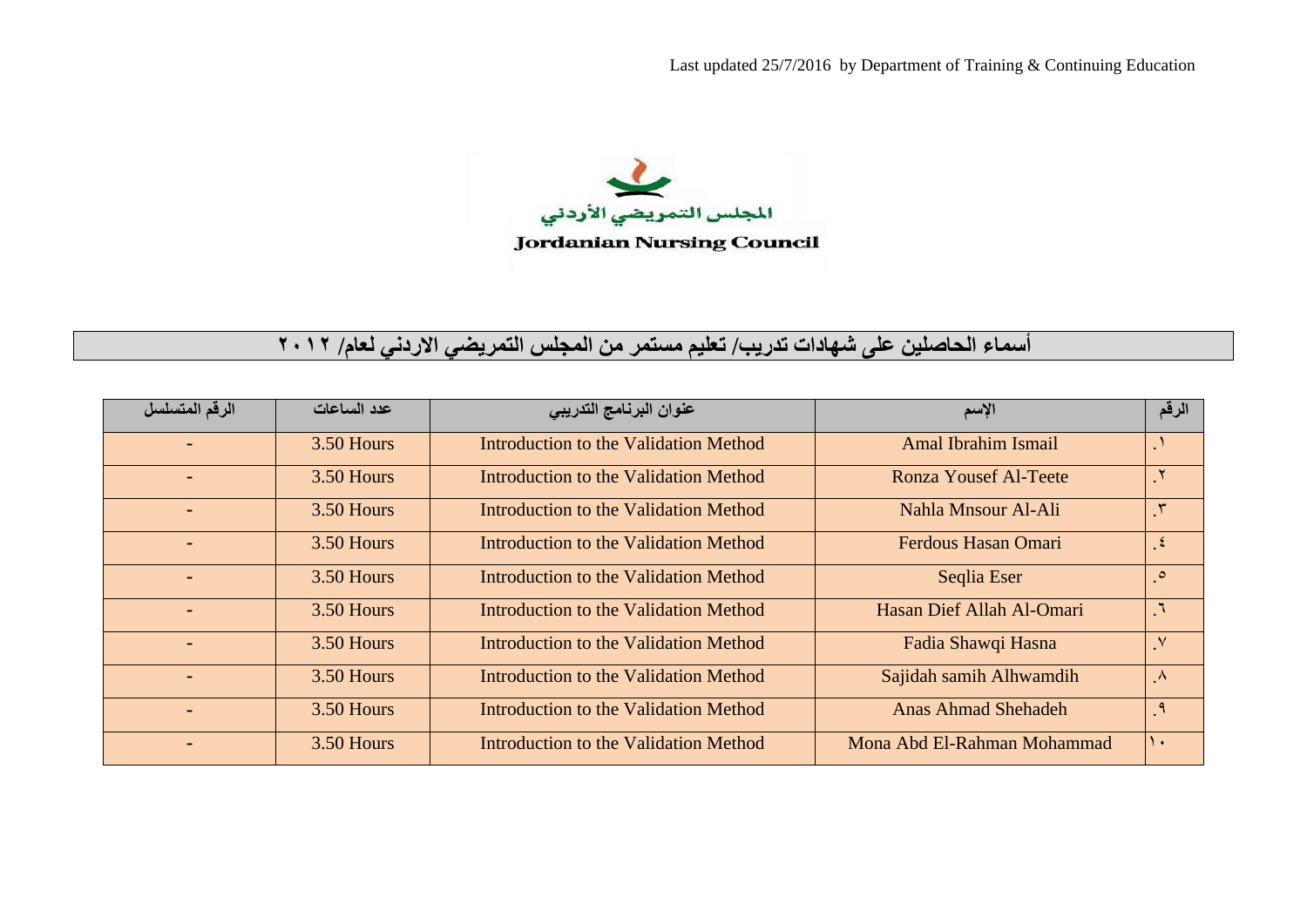|                               | 3.50 Hours | <b>Introduction to the Validation Method</b>                                                   | Nadia Hisham El-Mrayyan            | $\mathcal{L}$   |
|-------------------------------|------------|------------------------------------------------------------------------------------------------|------------------------------------|-----------------|
|                               | 3.50 Hours | Introduction to the Validation Method                                                          | Ma'en Mohammad Al Jezawi           | $\overline{11}$ |
|                               | 3.50 Hours | Introduction to the Validation Method                                                          | Doris yousif Anz                   | $\gamma$        |
|                               |            |                                                                                                |                                    |                 |
| C-SCC\2012\56                 | 5 Hours    | <b>Smoking Cessation Counseling</b><br>(In collaboration with The Washington State University) | Asma Fowzi Al-Tbakhi               | $\Lambda$       |
| C-SCC\2012\57                 | 5 Hours    | <b>Smoking Cessation Counseling</b><br>(In collaboration with The Washington State University) | Majdi Souliman Khader Olayyan      | $\mathbf{y}$    |
| C-SCC\2012\58                 | 5 Hours    | <b>Smoking Cessation Counseling</b><br>(In collaboration with The Washington State University) | <b>Omar Mohammad Ahmad Salman</b>  | $\mathcal{N}$   |
| C-SCC\2012\59                 | 5 Hours    | <b>Smoking Cessation Counseling</b><br>(In collaboration with The Washington State University) | Manal Ahmad Kana'an                | $\epsilon$      |
| $C-SCC\langle 2012\rangle 60$ | 5 Hours    | <b>Smoking Cessation Counseling</b><br>(In collaboration with The Washington State University) | Mohammad Hany Bany-Essa            | $\circ$         |
| C-SCC\2012\61                 | 5 Hours    | <b>Smoking Cessation Counseling</b><br>(In collaboration with The Washington State University) | Dr. Khalid Ahmad Abu Qadom         | $\mathcal{A}$   |
| C-SCC\2012\62                 | 5 Hours    | <b>Smoking Cessation Counseling</b><br>(In collaboration with The Washington State University) | <b>Manal Ghaleb Al-Basheer</b>     | $\mathsf{v}$    |
| C-SCC\2012\63                 | 5 Hours    | <b>Smoking Cessation Counseling</b><br>(In collaboration with The Washington State University) | Sami Mohammad Khawaldeh            | $\Lambda$       |
| C-SCC\2012\64                 | 5 Hours    | <b>Smoking Cessation Counseling</b><br>(In collaboration with The Washington State University) | <b>Amer Jamal Dakhel-Allah</b>     | $\mathcal{A}$   |
| $C-SCC\langle 2012\rangle 65$ | 5 Hours    | <b>Smoking Cessation Counseling</b><br>(In collaboration with The Washington State University) | Noor Hassan Al-Zyoud               | $\lambda$       |
| C-SCC\2012\66                 | 5 Hours    | <b>Smoking Cessation Counseling</b><br>(In collaboration with The Washington State University) | Rawia Bhjat Al-Natour              | $\overline{1}$  |
| C-SCC\2012\67                 | 5 Hours    | <b>Smoking Cessation Counseling</b><br>(In collaboration with The Washington State University) | Dr. Mohammad Ahmad Al-Latif        | $\overline{1}$  |
| C-SCC\2012\68                 | 5 Hours    | <b>Smoking Cessation Counseling</b><br>(In collaboration with The Washington State University) | Dr. Sadeq Ismail Ghabashneh        | $\gamma \tau$   |
| C-SCC\2012\69                 | 5 Hours    | <b>Smoking Cessation Counseling</b><br>(In collaboration with The Washington State University) | Dr. Reema Abd Al-Majeed Al-Natsheh | $\lambda$ {     |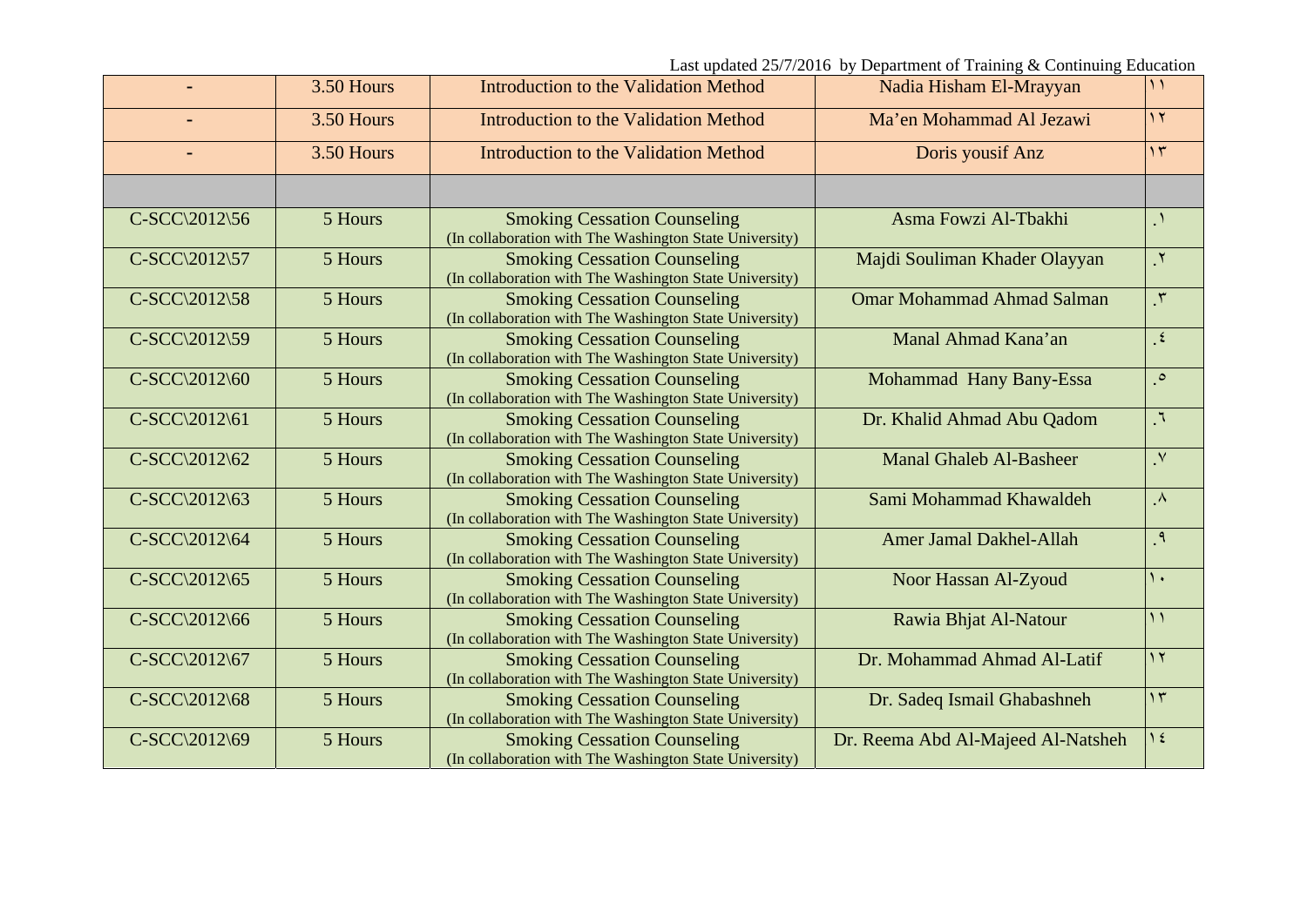Last updated 25/7/2016 by Department of Training & Continuing Education

| C-SCC\2012\70                      | 5 Hours  | <b>Smoking Cessation Counseling</b><br>(In collaboration with The Washington State University) | Hekmieh Mohammad Al-Neuman        | $\Delta$       |
|------------------------------------|----------|------------------------------------------------------------------------------------------------|-----------------------------------|----------------|
| C-SCC\2012\71                      | 5 Hours  | <b>Smoking Cessation Counseling</b><br>(In collaboration with The Washington State University) | Amani Abdallh Al Nasa'an          | $\overline{1}$ |
| C-SCC\2012\72                      | 5 Hours  | <b>Smoking Cessation Counseling</b><br>(In collaboration with The Washington State University) | Adie As'ad As'ad                  | $\overline{V}$ |
| C-SCC\2012\73                      | 5 Hours  | <b>Smoking Cessation Counseling</b><br>(In collaboration with The Washington State University) | Mohammad Al Mozaieyn              | $\lambda$      |
| C-SCC\2012\74                      | 5 Hours  | <b>Smoking Cessation Counseling</b><br>(In collaboration with The Washington State University) | Saleh Nafez Al Kelani             | 19             |
| C-SCC\2012\75                      | 5 Hours  | <b>Smoking Cessation Counseling</b><br>(In collaboration with The Washington State University) | Murad Farouq Ahmed Al-Khateeb     | $\mathbf{r}$   |
| C-SCC\2012\76                      | 5 Hours  | <b>Smoking Cessation Counseling</b><br>(In collaboration with The Washington State University) | <b>Ahmad Saadat Ahmed Al-Sous</b> | $\overline{Y}$ |
| C-SCC\2012\77                      | 5 Hours  | <b>Smoking Cessation Counseling</b><br>(In collaboration with The Washington State University) | Rawan Sameeh Abo-Matar            | $\mathbf{y}$   |
| C-SCC\2012\78                      | 5 Hours  | <b>Smoking Cessation Counseling</b><br>(In collaboration with The Washington State University) | Lubna Ahmad Al-Jaghbeer           | $\mathbf{y}$   |
|                                    |          |                                                                                                |                                   |                |
| $C$ -UM $\langle 2012 \rangle 14$  | 43 hours | Middle Leadership & Management                                                                 | Fatemah abd-alhameed Almaaitah    | $\Lambda$      |
| $C$ -UM $\langle 2012 \rangle 15$  | 43 hours | Middle Leadership & Management                                                                 | Ghada Lutfi Al-Abdallat           | $\mathcal{N}$  |
| $C$ -UM\2012\16                    | 43 hours | Middle Leadership & Management                                                                 | Basimah Mah'd Al-Issa             | $\mathcal{N}$  |
| $C$ -UM $\langle 2012 \rangle$ 17  | 43 hours | Middle Leadership & Management                                                                 | Lina Abd Al-Kareem Makahleh       | $\mathcal{L}$  |
| $C$ -UM $\langle 2012 \rangle 18$  | 43 hours | Middle Leadership & Management                                                                 | Omar Mahmmoud Al-ghzawi           | $\circ$        |
| $C$ -UM $\langle 2012 \rangle$ 19  | 43 hours | Middle Leadership & Management                                                                 | Hesham Mohammad Al-Khatib         | $\mathcal{A}$  |
| $C$ -UM $\langle 2012 \rangle 20$  | 43 hours | Middle Leadership & Management                                                                 | Najah Hasan Hussien               | $\mathbf{v}$   |
| $C$ -UM $\sqrt{2012}\overline{21}$ | 43 hours | Middle Leadership & Management                                                                 | Nawal Mohmmad Nayf Ya'qup         | $\Lambda$      |
| $C$ -UM $\sqrt{2012}\overline{22}$ | 43 hours | Middle Leadership & Management                                                                 | Amal Abd - Al Kareem Al-Jbarat    | $\mathcal{A}$  |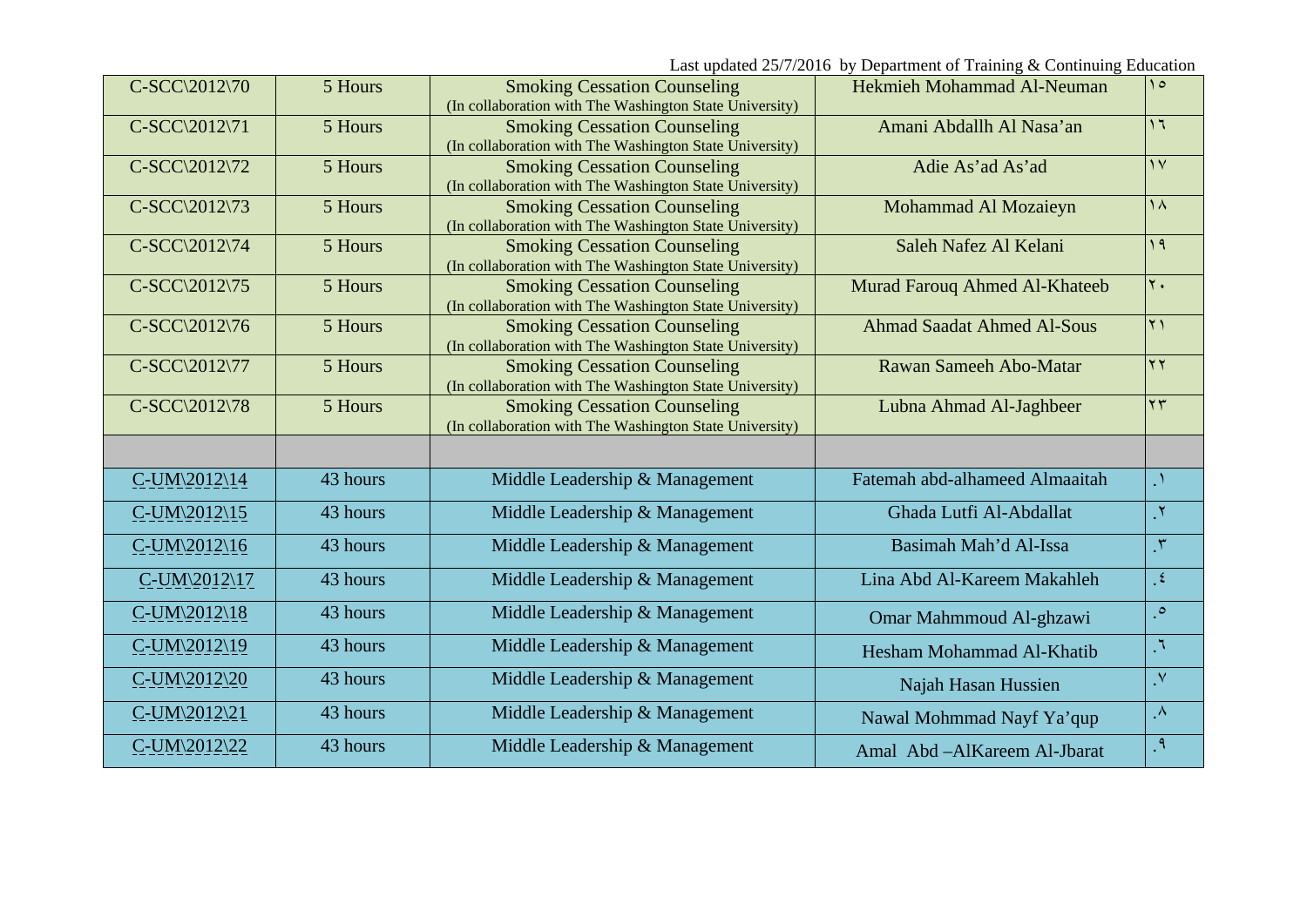| C-UM\2012\23                       | 43 hours | Middle Leadership & Management | Samar Ibrahem Hedab               | $\mathcal{N}$             |
|------------------------------------|----------|--------------------------------|-----------------------------------|---------------------------|
| $C$ -UM $\sqrt{2012}\sqrt{24}$     | 43 hours | Middle Leadership & Management | As'ad Ahmad Dura                  | $\mathcal{N}$             |
| $C$ -UM $\langle 2012 \rangle 25$  | 43 hours | Middle Leadership & Management | Linda Diab Dessoqi farraj         | $\gamma$                  |
| C-UM\2012\26                       | 43 hours | Middle Leadership & Management | Fatima Turkay Rababah             | $\gamma$                  |
| $C$ -UM $\sqrt{2012}\sqrt{27}$     | 43 hours | Middle Leadership & Management | Aisha Mohawish al-Shdefat         | $\gamma$ {                |
| $C$ -UM $\sqrt{2012}\overline{28}$ | 43 hours | Middle Leadership & Management | Motasem Mohammad Al-Waked         | $\Delta$                  |
| $C$ -UM $\langle 2012 \rangle 29$  | 43 hours | Middle Leadership & Management | Muhammad Deep Faraj               | 17                        |
| $C$ -UM $\sqrt{2012}\sqrt{30}$     | 43 hours | Middle Leadership & Management | <b>Amneh Hussien A.Salam</b>      | $\overline{Y}$            |
| $C$ -UM $\langle 2012 \rangle 31$  | 43 hours | Middle Leadership & Management | Ezzat Mohammad Al-Ghzaiwat        | $\Delta$                  |
| $C$ -UM $\sqrt{2012}\sqrt{32}$     | 43 hours | Middle Leadership & Management | Wajeeha Raja Askar                | $\lambda$                 |
| $C$ -UM $\langle 2012 \rangle 33$  | 43 hours | Middle Leadership & Management | Muna Khalid Al-Jallad             | $\mathbf{r}$ .            |
| $C$ -UM $\langle 2012 \rangle 34$  | 43 hours | Middle Leadership & Management | Hanady Mahmmoud Arar              | $\mathbf{r}$              |
| C-UM\2012\35                       | 43 hours | Middle Leadership & Management | Mohammad Abd-Al Rahman akour      | $\overline{Y}$            |
| $C$ -UM $\sqrt{2012}\sqrt{36}$     | 43 hours | Middle Leadership & Management | Hurih Saleh Bain Younes           | $\mathbf{r}$              |
| C-UM\2012\37                       | 43 hours | Middle Leadership & Management | <b>Manal Omer Yousef Al-Omary</b> | $Y \xi$                   |
| C-UM\2012\38                       | 43 hours | Middle Leadership & Management | Ebtissam Hussain Mohamad Subhi    | $\mathsf{Y}\circ$         |
| C-UM\2012\39                       | 43 hours | Middle Leadership & Management | Sameeha Abed Al-Salam Khlifat     | $ \mathbf{y} \mathbf{y} $ |
| C-UM\2012\40                       | 43 hours | Middle Leadership & Management | Dina Basim Al-Reyalat             | $\overline{Y}V$           |
| $C$ -UM $\langle 2012 \rangle 41$  | 43 hours | Middle Leadership & Management | Somaya Mohummed Rababah           | $\mathsf{Y}\Lambda$       |
| C-UM\2012\42                       | 43 hours | Middle Leadership & Management | Khitam Sulieman Al-Mokhal         | $\mathbf{r}$              |
| $C$ -UM $\langle 2012 \rangle 43$  | 43 hours | Middle Leadership & Management | Ibrahiam Issa Al-Madaeen          | $\mathbf{r}$ .            |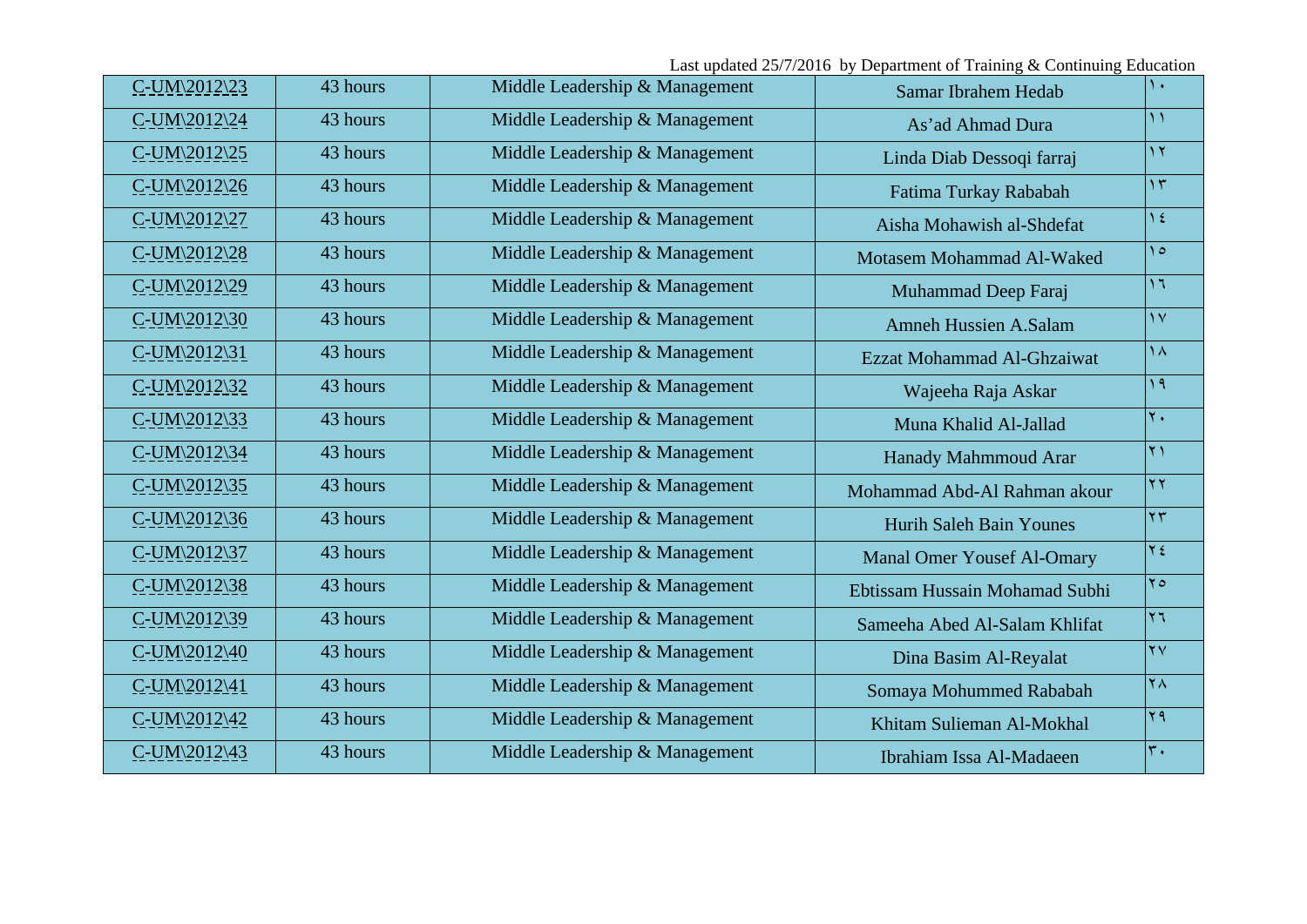| C-UM\2012\44             | 43 hours | Middle Leadership & Management   | Khaled Zaal Maaita              | $\mathbf{r}$   |
|--------------------------|----------|----------------------------------|---------------------------------|----------------|
|                          |          |                                  |                                 |                |
| $\overline{\phantom{a}}$ | 60 hours | <b>Social Work Interventions</b> | <b>Suhear Ahmad Alkoshman</b>   | $\Lambda$      |
|                          | 60 hours | <b>Social Work Interventions</b> | Hala Awwad Aljboor              | $\mathbf{r}$   |
|                          | 60 hours | <b>Social Work Interventions</b> | Rudaina Kalhf al-Zub'i          | $\mathcal{N}$  |
|                          | 60 hours | <b>Social Work Interventions</b> | Eslam Ebrahem Al-Katatshe       | $\epsilon$     |
|                          | 60 hours | <b>Social Work Interventions</b> | Manal Ahmad Abu Sarhan          | $\circ$        |
|                          | 60 hours | <b>Social Work Interventions</b> | Noor Abd Alwahab Al-Khwaldeh    | $\mathcal{L}$  |
|                          | 60 hours | <b>Social Work Interventions</b> | Abd Al-Kareem Munsor Al-Sohebah | $\mathsf{v}$   |
|                          | 60 hours | <b>Social Work Interventions</b> | <b>Mohamad Ahmad Momany</b>     | $\Lambda$      |
|                          | 60 hours | <b>Social Work Interventions</b> | May Mohamad Al-Hawadeh          | $\mathcal{A}$  |
|                          | 60 hours | <b>Social Work Interventions</b> | Rateeba Abd Al-Hafeth Al-Hnaity | $\lambda$      |
|                          | 60 hours | <b>Social Work Interventions</b> | Ebtesam Mohamad Salim Al-Alkan  | $\mathcal{L}$  |
|                          | 60 hours | <b>Social Work Interventions</b> | Maha Khalid Ahmed Abualia       | $\gamma$       |
|                          | 60 hours | <b>Social Work Interventions</b> | Howayda Mahmood Al-Atari        | $\gamma$       |
|                          | 60 hours | <b>Social Work Interventions</b> | Reema Issa Hameed               | $\frac{1}{2}$  |
|                          | 60 hours | <b>Social Work Interventions</b> | Rowaida Younes Al-Abadi         | $\theta$       |
|                          | 60 hours | <b>Social Work Interventions</b> | Nahedah Jaber Al-Abadi          | $\overline{1}$ |
|                          | 60 hours | <b>Social Work Interventions</b> | Feyha'a Nofan Mryan             | $\gamma$       |
|                          | 60 hours | <b>Social Work Interventions</b> | Yaser Mohammad Al-Zawati        | $\lambda$      |
|                          | 60 hours | <b>Social Work Interventions</b> | Elham Abdallah Al-manasreh      | 19             |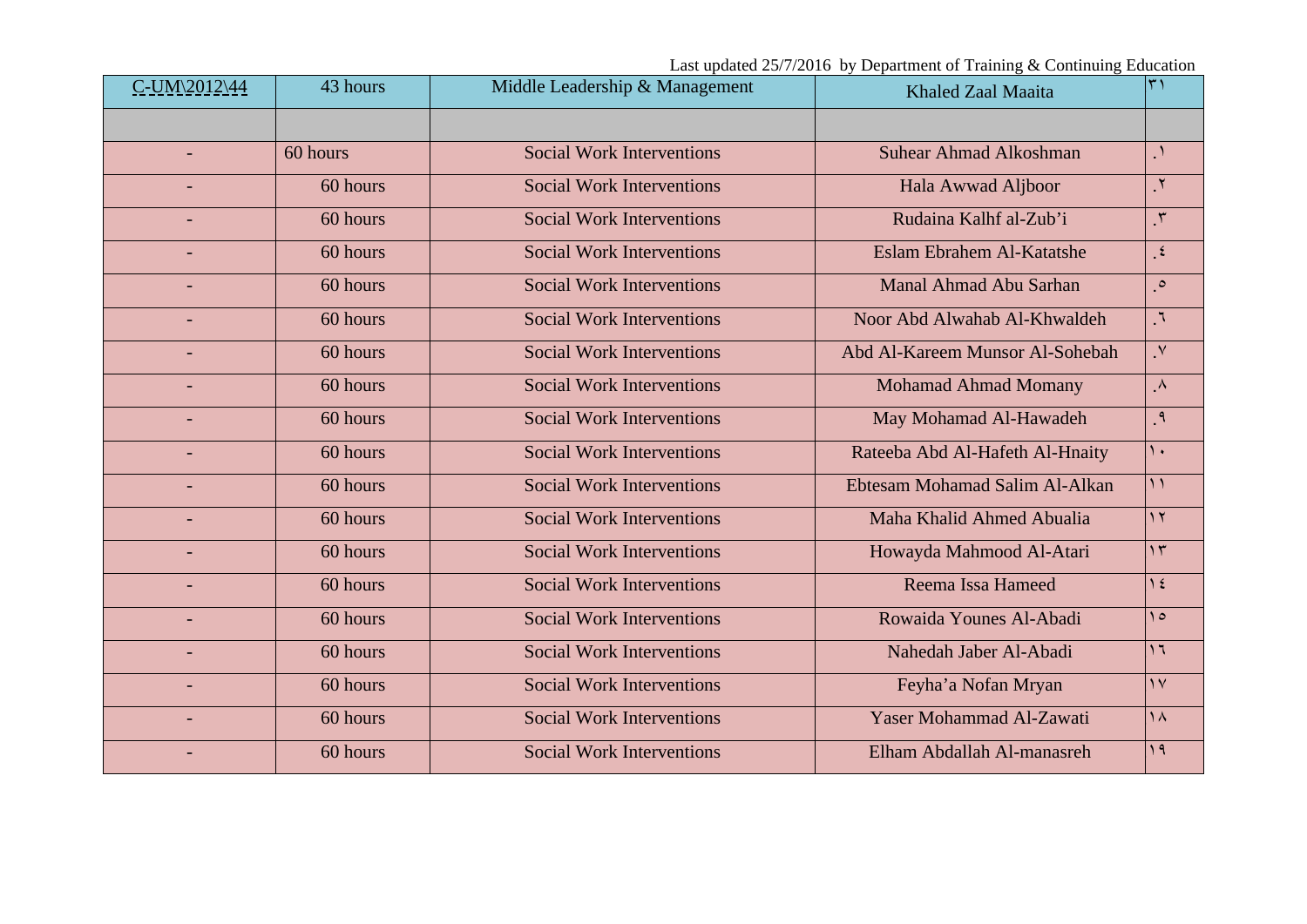|              | 60 hours  | <b>Social Work Interventions</b> | Aisha Musa Al-Jabra                  | $\mathbf{r}$ .             |
|--------------|-----------|----------------------------------|--------------------------------------|----------------------------|
|              |           |                                  |                                      |                            |
|              | 60 hours  | <b>Social Work Interventions</b> | Aysheh Mohamed Hassan Al-Alawi       | $\mathbf{y}$               |
|              | 60 hours  | <b>Social Work Interventions</b> | George Salim Sammour Haddad          | $\mathbf{y}$               |
|              | 60 hours  | <b>Social Work Interventions</b> | Laila Nasser Sawalha                 | $\mathbf{y}$               |
|              | 60 hours  | <b>Social Work Interventions</b> | Ola Raja Al-Aqqad                    | $Y \xi$                    |
|              | 60 hours  | <b>Social Work Interventions</b> | Aysheh Ali Ababneh                   | $Y \circ$                  |
|              | 60 hours  | <b>Social Work Interventions</b> | Muna Muhammed Qweidi                 | $\mathbf{y}$               |
|              |           |                                  |                                      |                            |
| C-H\2012\133 | 687 hours | Hemodialysis Nursing course      | Khitam Hasan Ibrahim Hussein         | $\Lambda$                  |
| C-H\2012\134 | 687 hrs   | Hemodialysis Nursing course      | Ra'ed Riyad Sae'ed Al-Monayer        | $\mathbf{r}$ .             |
| C-H\2012\135 | 687 hrs   | Hemodialysis Nursing course      | Jehad Na'eem Mohammad Zayed          | $\mathbf{r}$               |
| C-H\2012\136 | 687 hrs   | Hemodialysis Nursing course      | Moa'th Abdelrahman Alkharouf         | $\mathbf{R}$               |
| C-H\2012\137 | 687 hrs   | Hemodialysis Nursing course      | Ruba Rida Al-Rimawie                 | $\circ$                    |
| C-H\2012\138 | 687 hrs   | Hemodialysis Nursing course      | <b>Omar Sharif Mohammad Al-Hindy</b> | $\mathcal{L}_{\mathbf{L}}$ |
| C-H\2012\139 | 687 hrs   | Hemodialysis Nursing course      | Tareq Mwafaq Al-Abbasi               | $\mathsf{v}$               |
| C-H\2012\140 | 687 hrs   | Hemodialysis Nursing course      | <b>Osama Hamed Al-henitie</b>        | $\Lambda$                  |
| C-H\2012\141 | 687 hrs   | Hemodialysis Nursing course      | Nessreen Mohammad Alkatteeb          | $\mathcal{A}$              |
| C-H\2012\142 | 687 hrs   | Hemodialysis Nursing course      | Muntasir Ahmad Falah Abuali          | $\lambda$ .                |
|              |           |                                  |                                      |                            |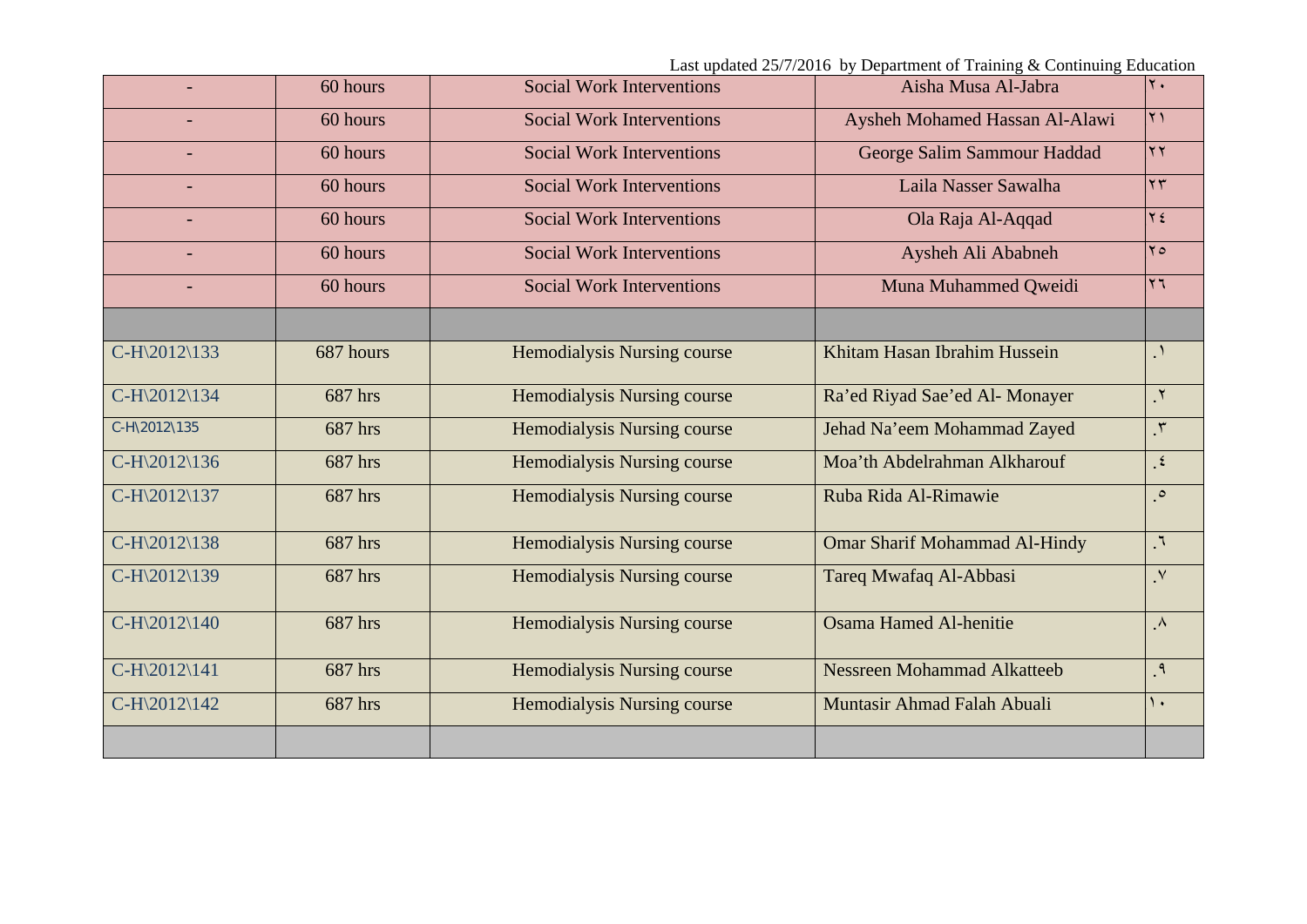| $MHC(12)\2012\157$ | 348 hrs | Action Learning of Nursing Care in Psychiatric<br>Settings course | <b>Bakinaz Al Mherat</b>     |                       |
|--------------------|---------|-------------------------------------------------------------------|------------------------------|-----------------------|
| $MHC(12)\2012\158$ | 348 hrs | Action Learning of Nursing Care in Psychiatric<br>Settings course | Dema Farhanh                 | $\mathbf{r}$ .        |
| MHC(12)\2012\159   | 348 hrs | Action Learning of Nursing Care in Psychiatric<br>Settings course | Lubna Radwan Al Odat         | $\mathcal{N}$         |
| $MHC(12)\2012\160$ | 348 hrs | Action Learning of Nursing Care in Psychiatric<br>Settings course | Lina Al Shray'a              | $\epsilon$            |
| $MHC(12)\2012\161$ | 348 hrs | Action Learning of Nursing Care in Psychiatric<br>Settings course | Moustafa Abdullah Al Qabbani | $\circ$               |
| $MHC(12)\2012\162$ | 348 hrs | Action Learning of Nursing Care in Psychiatric<br>Settings course | Fatema Ebrahem Ahmad Hmdan   | $\mathcal{L}_{\perp}$ |
| MHC(12)\2012\163   | 348 hrs | Action Learning of Nursing Care in Psychiatric<br>Settings course | Suhier Saleem Abd Al-Rahman  | $\mathsf{v}$          |
| $MHC(12)\2012\164$ | 348 hrs | Action Learning of Nursing Care in Psychiatric<br>Settings course | Mohammed Ahmad Al-Meani      | $\Lambda$             |
| $MHC(12)\2012\165$ | 348 hrs | Action Learning of Nursing Care in Psychiatric<br>Settings course | <b>Ayat Ahmed Barakat</b>    | ृ १                   |
| $MHC(12)\2012\166$ | 348 hrs | Action Learning of Nursing Care in Psychiatric<br>Settings course | Mohammad Mahmoud Al-Smadi    | $\lambda$             |
| $MHC(12)\2012\167$ | 348 hrs | Action Learning of Nursing Care in Psychiatric<br>Settings course | Maryam Hussnee Mahroum       | $\mathcal{L}$         |
| MHC(12)\2012\168   | 348 hrs | Action Learning of Nursing Care in Psychiatric<br>Settings course | Islam Azzam Ali Alawneh      | $\gamma$              |
| $MHC(12)\2012\169$ | 348 hrs | Action Learning of Nursing Care in Psychiatric<br>Settings course | Abd Alrhman Abu Alhijaa      | $\gamma$              |
|                    |         |                                                                   |                              |                       |
| CPPM\2012\056      | 60 hrs  | "Principles of Preceptorship and Mentoring in<br>Nursing" course  | Samira Nazim Obaidat         | $\cdot$               |
| CPPM\2012\057      | 60 hrs  | "Principles of Preceptorship and Mentoring in<br>Nursing" course  | Najah Abdelazeez Elkahteeb   | $\mathcal{N}$         |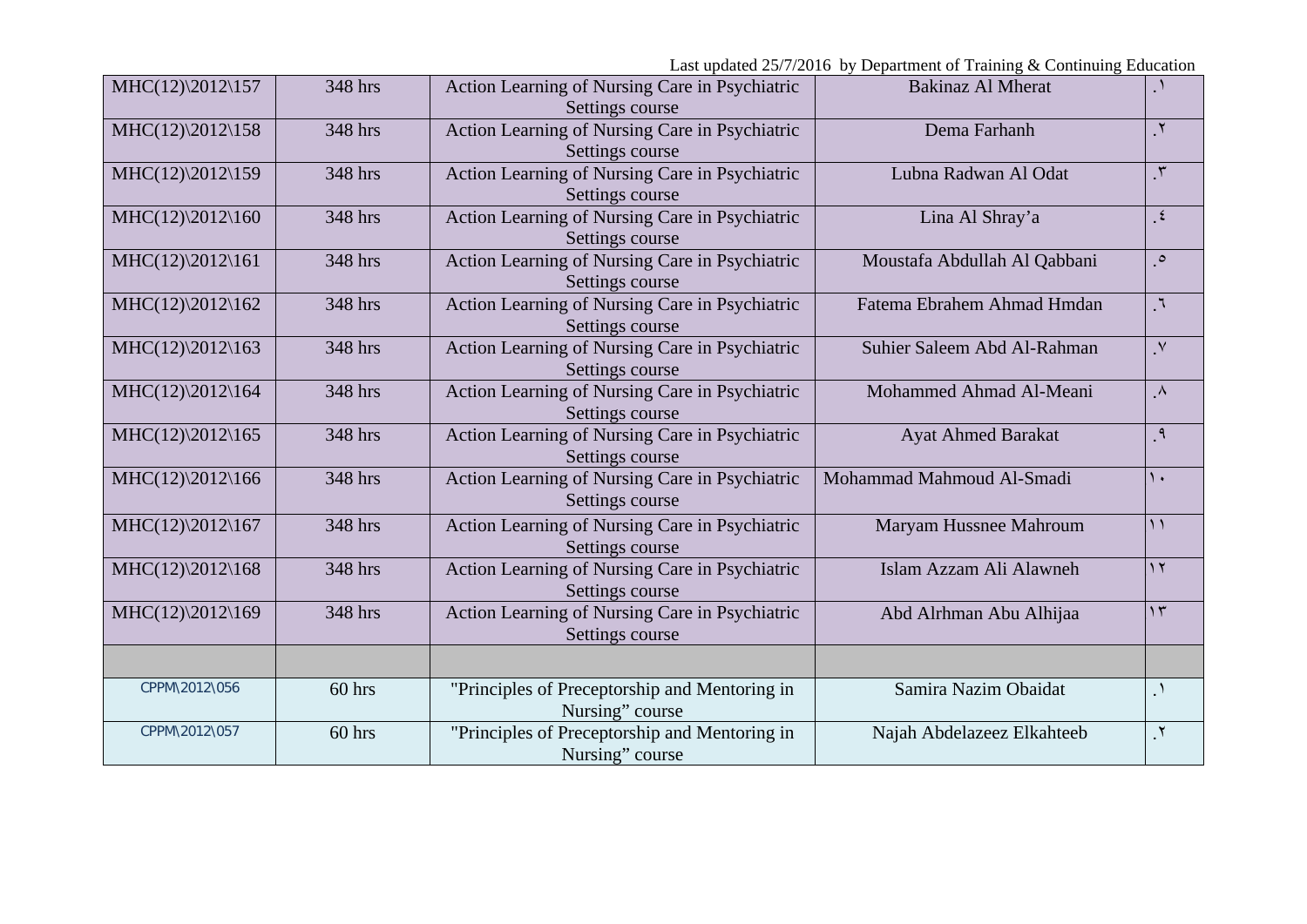| CPPM\2012\058 | 60 hrs   | "Principles of Preceptorship and Mentoring in<br>Nursing" course | Saja Akef Al Bdour               | $\mathcal{L}$  |
|---------------|----------|------------------------------------------------------------------|----------------------------------|----------------|
| CPPM\2012\059 | $60$ hrs | "Principles of Preceptorship and Mentoring in<br>Nursing" course | Rania Fayez Abu Ishah            | $\epsilon$     |
| CPPM\2012\060 | 60 hrs   | "Principles of Preceptorship and Mentoring in<br>Nursing" course | Naila Salih Al Athamnah          | $\circ$        |
| CPPM\2012\061 | $60$ hrs | "Principles of Preceptorship and Mentoring in<br>Nursing" course | Bassam Ayed Al Nawafleh          | $\mathcal{L}$  |
| CPPM\2012\062 | $60$ hrs | "Principles of Preceptorship and Mentoring in<br>Nursing" course | Hanan Jebreel Al Tawarah         | $\cdot^{\vee}$ |
| CPPM\2012\063 | $60$ hrs | "Principles of Preceptorship and Mentoring in<br>Nursing" course | Etedal Abdal Muhde               | $\Lambda$      |
| CPPM\2012\064 | 60 hrs   | "Principles of Preceptorship and Mentoring in<br>Nursing" course | As'ad Saleh Al Dahyyat           | $\mathsf{P}$ . |
| CPPM\2012\065 | 60 hrs   | "Principles of Preceptorship and Mentoring in<br>Nursing" course | Mohammad Jebril Al Nawafleh      | $\lambda$      |
| CPPM\2012\066 | $60$ hrs | "Principles of Preceptorship and Mentoring in<br>Nursing" course | <b>Omar Mohammad Al Tarawneh</b> | $\bigwedge$    |
| CPPM\2012\067 | 60 hrs   | "Principles of Preceptorship and Mentoring in<br>Nursing" course | Maen Rafe Kreshan                | $\gamma$       |
| CPPM\2012\068 | 60 hrs   | "Principles of Preceptorship and Mentoring in<br>Nursing" course | Zhour Suliman Al Rafaia          | $\gamma$       |
| CPPM\2012\069 | $60$ hrs | "Principles of Preceptorship and Mentoring in<br>Nursing" course | Asa'd Ali Al Hasanat             | $\frac{1}{2}$  |
| CPPM\2012\070 | 60 hrs   | "Principles of Preceptorship and Mentoring in<br>Nursing" course | Khalid Haroon Al Nawafleh        | $\Omega$       |
| CPPM\2012\071 | $60$ hrs | "Principles of Preceptorship and Mentoring in<br>Nursing" course | Ibrahim Lafi Al Tarawneh         | $\overline{1}$ |
| CPPM\2012\072 | $60$ hrs | "Principles of Preceptorship and Mentoring in<br>Nursing" course | Safa'a Ziad Hammad               | $\cdot$        |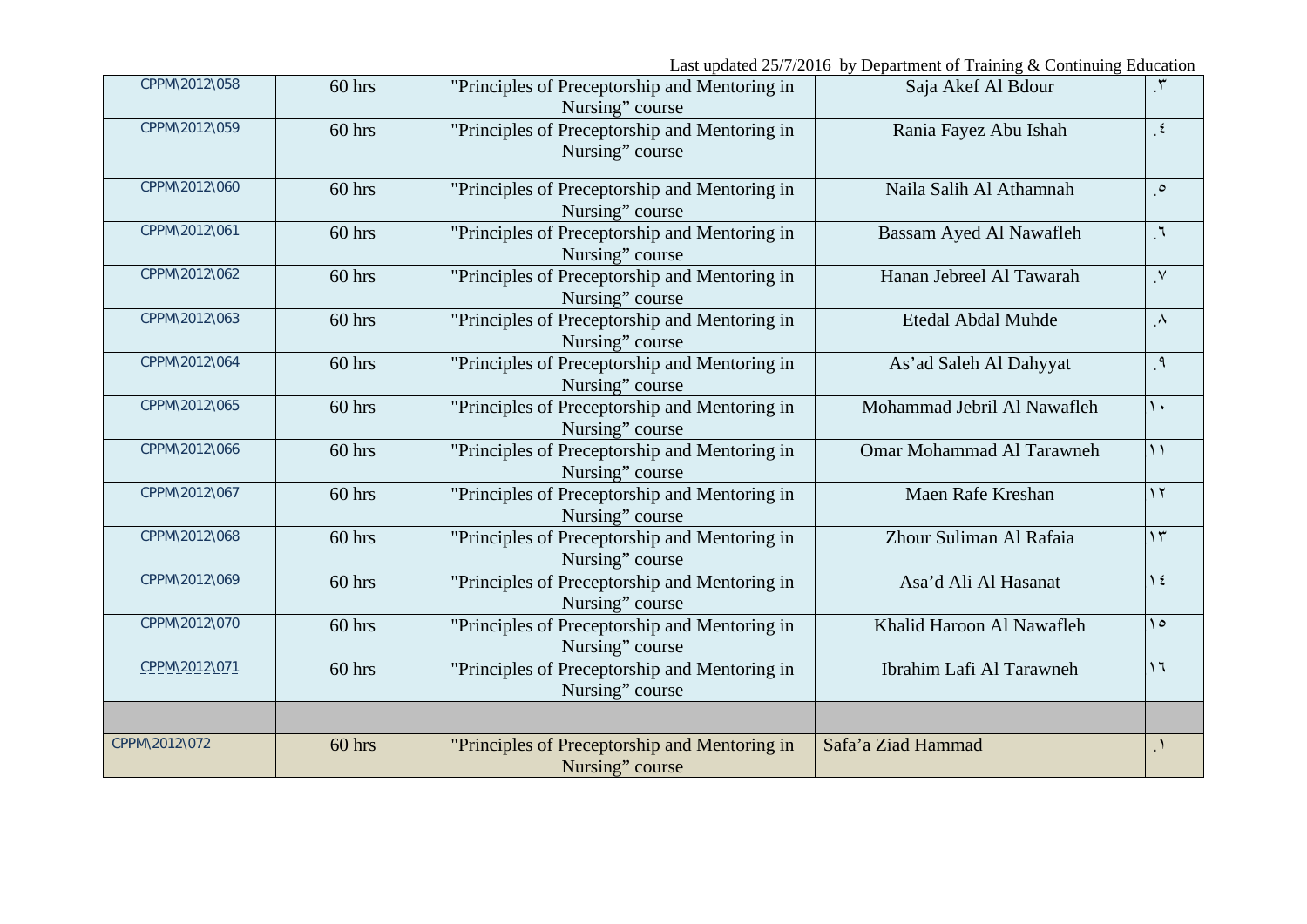| CPPM\2012\073 | $60$ hrs | "Principles of Preceptorship and Mentoring in<br>Nursing" course | Eman Shehadeh Al Wahadneh   | $\cdot$        |
|---------------|----------|------------------------------------------------------------------|-----------------------------|----------------|
| CPPM\2012\074 | $60$ hrs | "Principles of Preceptorship and Mentoring in<br>Nursing" course | Wafa'a Mohammed Al-Khatib   | $\mathbf{r}$   |
| CPPM\2012\075 | $60$ hrs | "Principles of Preceptorship and Mentoring in<br>Nursing" course | Manal Khamis Suliman Abdoh  | $\epsilon$     |
| CPPM\2012\076 | $60$ hrs | "Principles of Preceptorship and Mentoring in<br>Nursing" course | Rana Fayyad Al Droos        | $\circ$        |
| CPPM\2012\077 | 60 hrs   | "Principles of Preceptorship and Mentoring in<br>Nursing" course | Safa Mahmmod Al-Zoubi       | $\mathcal{L}$  |
| CPPM\2012\078 | 60 hrs   | "Principles of Preceptorship and Mentoring in<br>Nursing" course | Tariq Badi Al Zyout         | $\mathsf{V}$   |
| CPPM\2012\079 | $60$ hrs | "Principles of Preceptorship and Mentoring in<br>Nursing" course | Daoud Soliman Al-Dohaesat   | $\Lambda$      |
| CPPM\2012\080 | $60$ hrs | "Principles of Preceptorship and Mentoring in<br>Nursing" course | Raed Ahmad Salem Rawashdeh  | $\mathcal{A}$  |
| CPPM\2012\081 | 60 hrs   | "Principles of Preceptorship and Mentoring in<br>Nursing" course | Wajdi Majed Jaber           | ١.             |
| CPPM\2012\082 | 60 hrs   | "Principles of Preceptorship and Mentoring in<br>Nursing" course | Majdi Nazeer Arar           | $\bigwedge$    |
| CPPM\2012\083 | $60$ hrs | "Principles of Preceptorship and Mentoring in<br>Nursing" course | Amani Mahmood Al-Zeer       | $\gamma$       |
| CPPM\2012\084 | $60$ hrs | "Principles of Preceptorship and Mentoring in<br>Nursing" course | Hala Yahya AlFalahat        | $\gamma$       |
| CPPM\2012\085 | 60 hrs   | "Principles of Preceptorship and Mentoring in<br>Nursing" course | Shereen Ahmad Al-Kurdi      | $\gamma$ {     |
| CPPM\2012\086 | $60$ hrs | "Principles of Preceptorship and Mentoring in<br>Nursing" course | Ludmila Borisovna Petrunine | $\Omega$       |
| CPPM\2012\087 | 60 hrs   | "Principles of Preceptorship and Mentoring in<br>Nursing" course | Arwa Najeh Mohammad Omar    | $\overline{1}$ |
|               |          |                                                                  |                             |                |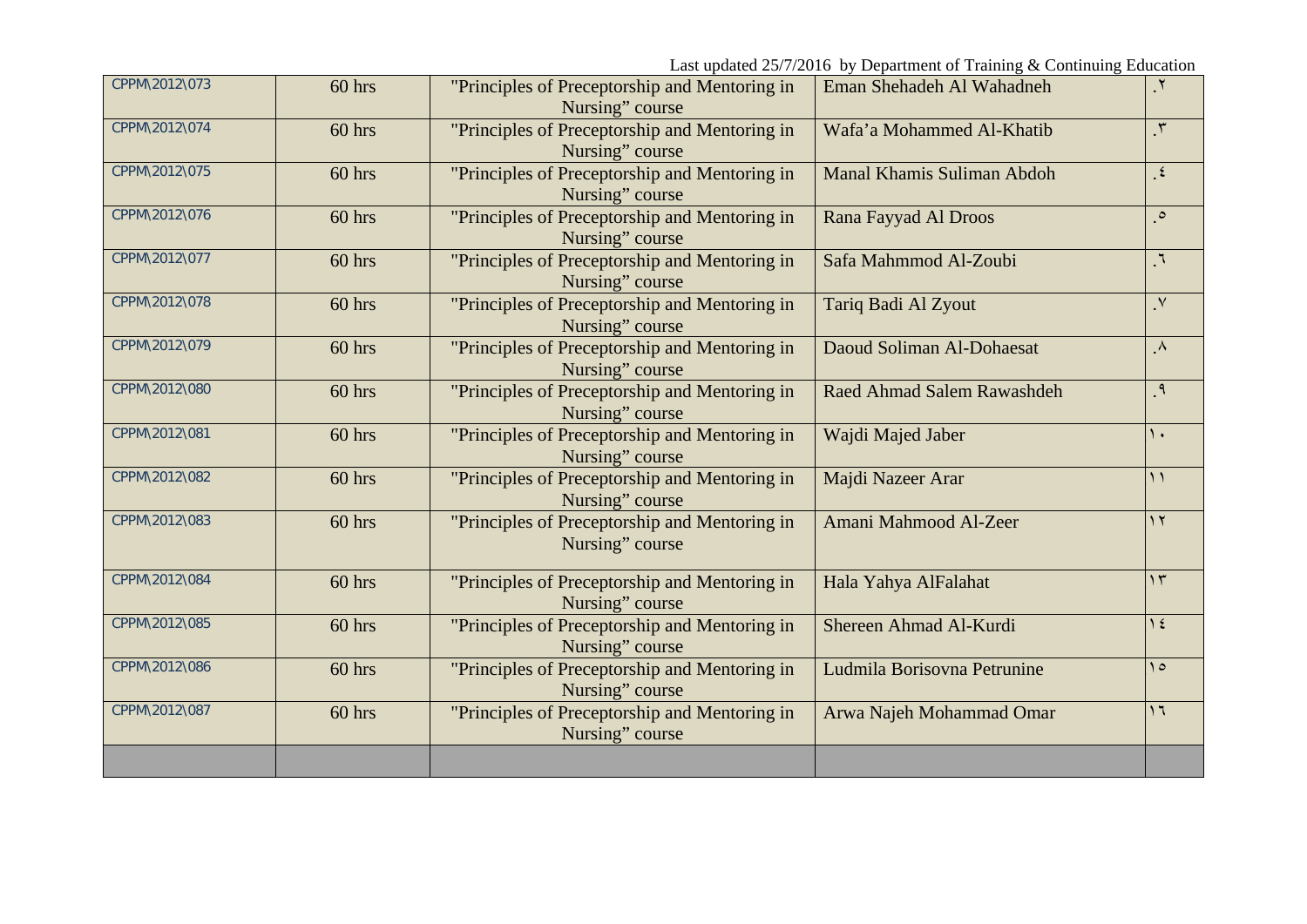Last updated 25/7/2016 by Department of Training & Continuing Education

| 6 hrs | Creative Teaching Strategies For the Nurse<br>Educator" online course | Shereen Ali Al-Otoum        | $\Delta$              |
|-------|-----------------------------------------------------------------------|-----------------------------|-----------------------|
| 6 hrs | Creative Teaching Strategies For the Nurse<br>Educator" online course | Manzour Ikla Al-Jbour       | $\mathbf{r}$          |
| 6 hrs | Creative Teaching Strategies For the Nurse<br>Educator" online course | Basema Khalaf Ajarmeh       | $\mathcal{L}$         |
| 6 hrs | Creative Teaching Strategies For the Nurse<br>Educator" online course | Ahlam Attallah Al-Sarayrah  | $\epsilon$            |
| 6 hrs | Creative Teaching Strategies For the Nurse<br>Educator" online course | Shourroq Ahmad Al-Abed      | $\circ$               |
| 6 hrs | Creative Teaching Strategies For the Nurse<br>Educator" online course | Wesal shehadeh Al-Ghwyeen   | $\mathcal{L}_{\perp}$ |
| 6 hrs | Creative Teaching Strategies For the Nurse<br>Educator" online course | Duha Talal Al - Dalqamouni  | $\mathsf{v}$          |
| 6 hrs | Creative Teaching Strategies For the Nurse<br>Educator" online course | Manal Ahmad Al-Lahham       | $\Lambda$             |
| 6 hrs | Creative Teaching Strategies For the Nurse<br>Educator" online course | Asma Yousef Al-Saket        | $^{\circ}$            |
| 6 hrs | Creative Teaching Strategies For the Nurse<br>Educator" online course | Moayed Ahmad Wishah         | ١.                    |
| 6 hrs | Creative Teaching Strategies For the Nurse<br>Educator" online course | Mervat A-Qudah              | $\mathcal{L}$         |
| 6 hrs | Creative Teaching Strategies For the Nurse<br>Educator" online course | Lina A. Al Salam Al Madadha | $\gamma$              |
| 6 hrs | Creative Teaching Strategies For the Nurse<br>Educator" online course | <b>Ihsan Lash</b>           | $\gamma$              |
| 6 hrs | Creative Teaching Strategies For the Nurse<br>Educator" online course | Bilal Al. Saaidah           | $\frac{1}{2}$         |
| 6 hrs | Creative Teaching Strategies For the Nurse<br>Educator" online course | Ahmad Hussein Abu Safi      | $\theta$              |
| 6 hrs | Creative Teaching Strategies For the Nurse<br>Educator" online course | Mujahed Mohammed Al Kurdi   | $\overline{1}$        |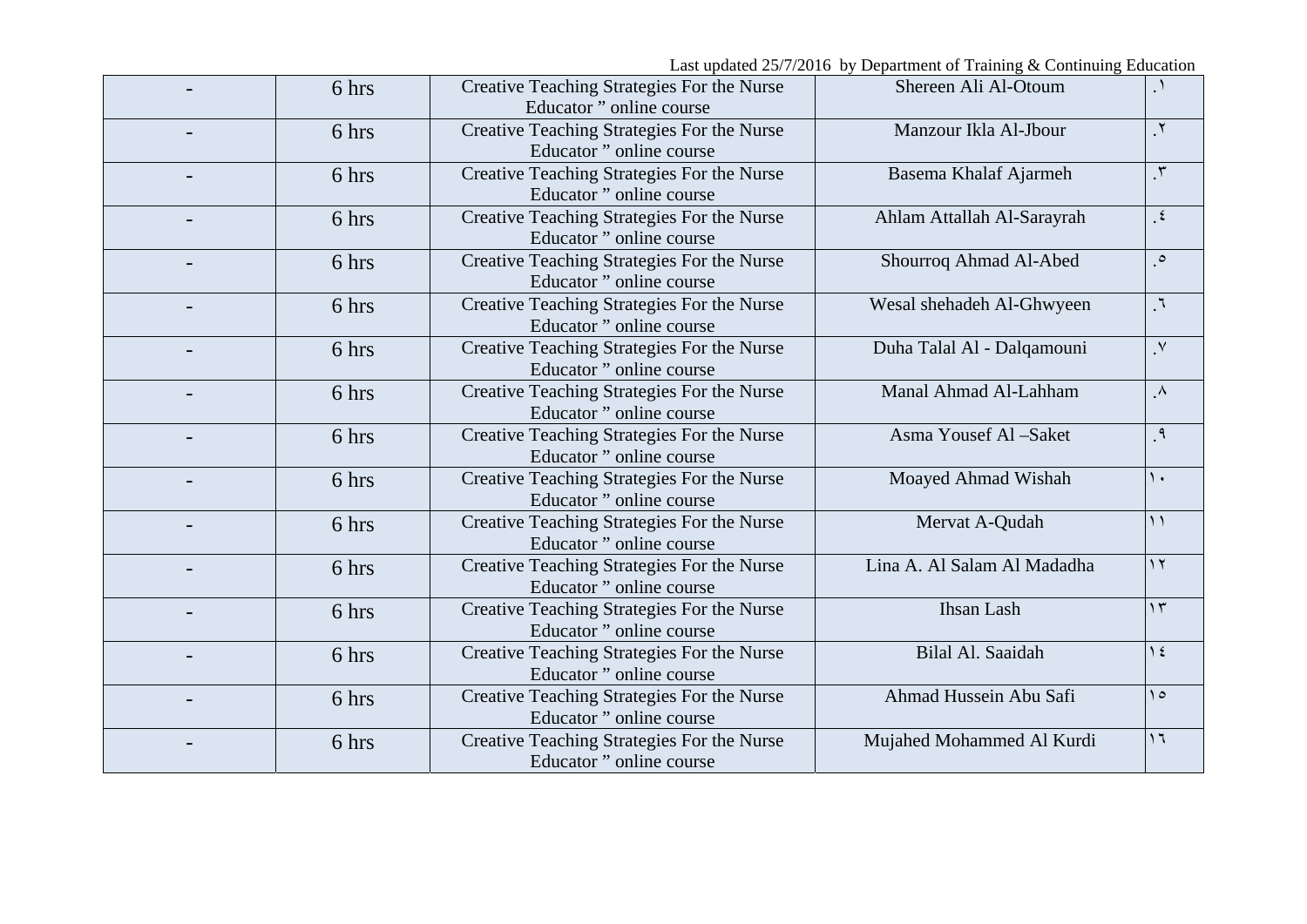| 6 hrs | Creative Teaching Strategies For the Nurse<br>Educator" online course | Amani Khalil               | $\gamma$               |
|-------|-----------------------------------------------------------------------|----------------------------|------------------------|
| 6 hrs | Creative Teaching Strategies For the Nurse<br>Educator" online course | Ameera Al Jammal           | $\lambda$              |
| 6 hrs | Creative Teaching Strategies For the Nurse<br>Educator" online course | Mohammad Bani- Khaled      | 19                     |
| 6 hrs | Creative Teaching Strategies For the Nurse<br>Educator" online course | Munther De'is              | $\mathbf{y}$ .         |
| 6 hrs | Creative Teaching Strategies For the Nurse<br>Educator" online course | Naheel Abu- Haish          | $\lambda$              |
| 6 hrs | Creative Teaching Strategies For the Nurse<br>Educator" online course | Reem Safadi                | $\gamma \gamma$        |
| 6 hrs | Creative Teaching Strategies For the Nurse<br>Educator" online course | Rola Al Bustanji           | $\gamma \gamma$        |
| 6 hrs | Creative Teaching Strategies For the Nurse<br>Educator" online course | <b>Ahmad Saad</b>          | $Y \xi$                |
| 6 hrs | Creative Teaching Strategies For the Nurse<br>Educator" online course | Sakhaa Habashneh           | $\mathbf{y}$           |
| 6 hrs | Creative Teaching Strategies For the Nurse<br>Educator" online course | Shoroq Al Tabeeb           | $\mathbf{y}$           |
| 6 hrs | Creative Teaching Strategies For the Nurse<br>Educator" online course | Tagreed Marji              | $\mathsf{Y}\mathsf{V}$ |
| 6 hrs | Creative Teaching Strategies For the Nurse<br>Educator" online course | Abd- Al Monim Awad Yousef  | $\mathsf{Y}\wedge$     |
| 6 hrs | Creative Teaching Strategies For the Nurse<br>Educator" online course | <b>Islam Dardas</b>        | $Y$ ٩                  |
|       |                                                                       |                            |                        |
| 6 hrs | "Effective Rapid Response Teams" online course                        | Baha'Mahmoud Al Said       | $\cdot$                |
| 6 hrs | "Effective Rapid Response Teams" online course                        | Mohammad Shukri Abu-wardeh | $\mathsf{r}$ .         |
| 6 hrs | "Effective Rapid Response Teams" online course                        | Amjaad Khalid Al -Nawaiseh | $\mathbf{r}$           |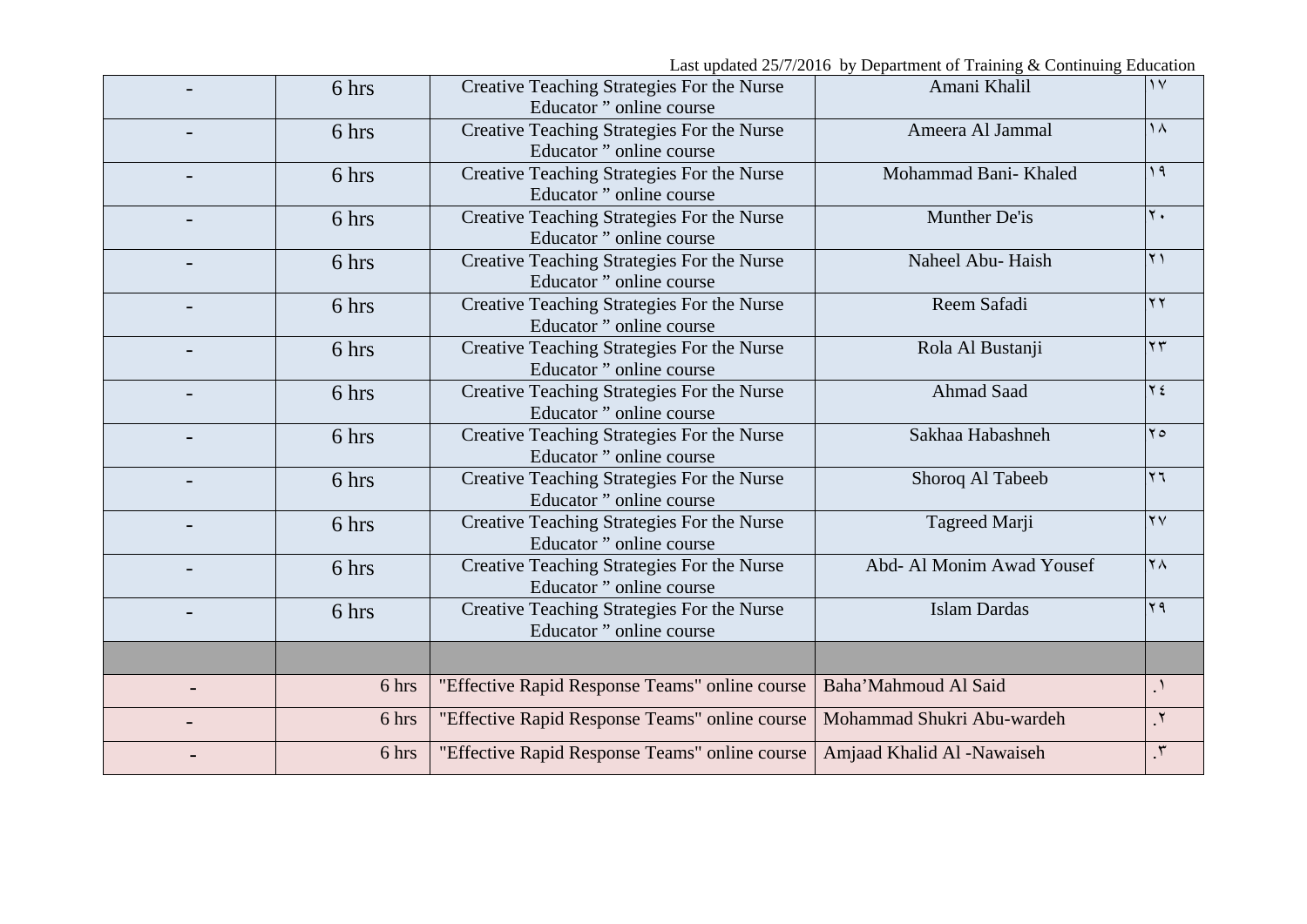| 6 hrs | "Effective Rapid Response Teams" online course | Mohammad Mahmoud Jebreen         | $\epsilon$      |
|-------|------------------------------------------------|----------------------------------|-----------------|
| 6 hrs | "Effective Rapid Response Teams" online course | Abed elmuna'm Nemer Alyacoub     | $\circ$         |
| 6 hrs | "Effective Rapid Response Teams" online course | Rania Towfiq Bader               | $\mathcal{L}$ . |
| 6 hrs | "Effective Rapid Response Teams" online course | Mohammad Nasser Abu Jouda        | $\mathsf{v}$    |
| 6 hrs | "Effective Rapid Response Teams" online course | Khaled Rasmi Ibrahim Almomani    | $\Lambda$       |
| 6 hrs | "Effective Rapid Response Teams" online course | Mohammad Hilme Deknash           | $\cdot$         |
| 6 hrs | "Effective Rapid Response Teams" online course | Ayman Bassem Al-Khaswneh         | $\lambda$       |
| 6 hrs | "Effective Rapid Response Teams" online course | Mohammad Mousa Alnaimat          | $\big)$         |
| 6 hrs | "Effective Rapid Response Teams" online course | Motaz Moh'd Hussein Hyari        | $\overline{y}$  |
| 6 hrs | "Effective Rapid Response Teams" online course | Rami Khleed Awad                 | $\gamma$        |
| 6 hrs | "Effective Rapid Response Teams" online course | Mohammad Abdelsalam Al.Shawawreh | $\gamma$ {      |
| 6 hrs | "Effective Rapid Response Teams" online course | Nazem Nazmee Qandeel             | $\Omega$        |
| 6 hrs | "Effective Rapid Response Teams" online course | <b>Bayan Sameer Alhmood</b>      | $\overline{1}$  |
| 6 hrs | "Effective Rapid Response Teams" online course | Sana Hussein Hamad               | $\gamma$        |
| 6 hrs | "Effective Rapid Response Teams" online course | Aysha Yousef Al dasoqi           | $\lambda$       |
| 6 hrs | "Effective Rapid Response Teams" online course | Defallah Mohammad Gwanmeh        | 19              |
| 6 hrs | "Effective Rapid Response Teams" online course | Mariam Ebrahim Al-Shraideh       | $\mathbf{y}$ .  |
| 6 hrs | "Effective Rapid Response Teams" online course | Anas S. Al-quaba'h               | $\gamma$ )      |
| 6 hrs | "Effective Rapid Response Teams" online course | Ali M. Azaizeh                   | $\gamma \gamma$ |
| 6 hrs | "Effective Rapid Response Teams" online course | Montaha M. Almajaly              | $\mathbf{y}$    |
| 6 hrs | "Effective Rapid Response Teams" online course | Faten O. Hamdallah'              | $Y \xi$         |